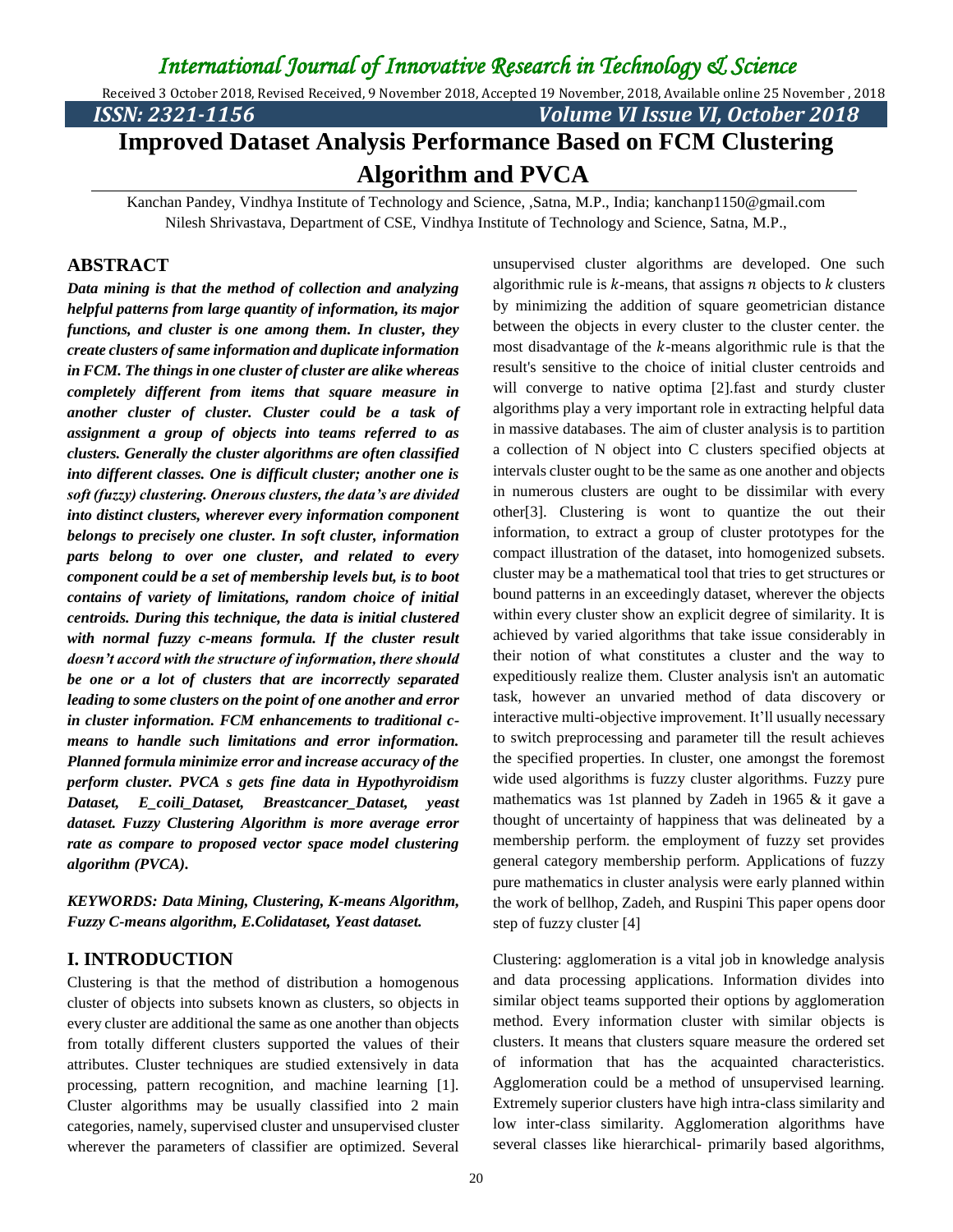Received 3 October 2018, Revised Received, 9 November 2018, Accepted 19 November, 2018, Available online 25 November , 2018

*ISSN: 2321-1156 Volume VI Issue VI, October 2018*

partition-based algorithms, density-based algorithms and grid primarily based algorithms. Partition-based cluster: it's centroid based mostly clustering during which information points splits into k partition and every partition represents a cluster. Completely different ways of partitioning cluster are k-means, bisecting k-means technique and therefore the Probabilistic centroid and FCM.

### **II. TYPES OF CLUSTERING**

**KMC:** K-means cluster technique could be a technique of cluster that is wide used. This formula is that the hottest cluster tool that's utilized in scientific and industrial applications. it's a technique of cluster analysis that aims to partition 'n' observations into k clusters during which every observation belongs to the cluster with the closest mean [5]

**FCM:** Fuzzy cluster could be a powerful unattended technique for the analysis of information and construction of models. In several things, fuzzy cluster is additional natural than hard cluster. Objects on the boundaries between many categories don't seem to be forced to completely belong to at least one of the categories, however rather are appointed membership degrees between zero and one indicating their partial membership. Fuzzy c-means formula is most generally used. Fuzzy c-means cluster was 1st according within the literature for a special case (m=2) by Joe Dunn in 1974. the overall case (for any m bigger than 1) was developed by Jim Bezdek in his Ph.D. thesis at university in 1973. It may be improved by Bezdek in 1981. The FCM employs fuzzy partitioning specified an information purpose will belong to all or any teams with completely different membership grades between zero and 1[6].

#### **Applications of agglomeration**

Fuzzy C-Means Grouping for knowledge division, agglomeration approach for cooperative filtering reference, agglomeration approach in Master Card fraud Detection, agglomeration technique for Diseases Analysis and medication, In Grouping of High-Dimensional records with Reference Similarity[7]

### **III. LITERATURE SURVEY**

**Bara'a A et al. [8]** discovered that performance of clustering algorithms degrades with more and more overlaps among clusters in a data set. These facts have motivated to develop a fuzzy multi-objective particle swarm optimization framework (FMOPSO) in an innovative fashion for data clustering, which is able to deliver more effective results than state-of-the-art clustering algorithms. To ascertain the superiority of the proposed algorithm, number of statistical tests has been carried out on a variety of numerical and categorical real-life data sets.

**D Małyszko et al.[9]** proposed adaptive rough entropy clustering algorithms in image segmentation. Incorporating the most important image data information into the segmentation process has resulted in the development of innovative frameworks such as fuzzy systems, rough systems and recently rough - fuzzy systems. Rough entropy framework proposed in has been dedicated for application in clustering systems, especially for image segmentation systems.



Fig 1 Partition-based clustering

**Lingzi Duan et al. [10].**Sensitive to the initial number and centers of clusters is one shortcoming of fuzzy c-means clustering method. Aiming to reduce the sensitivity, a partial supervision-based fuzzy c-means clustering method is proposed in this paper. In this method, the data is first clustered with standard fuzzy c-means algorithm. If the clustering result doesn't accord with the structure of data, there must be one or more clusters that have been wrongly separated resulting in some clusters close to each other. The close clusters can be found by investigating the partition matrix. Those close clusters should be divided or merged. In both situations, approaches are then proposed in this new method to update the appropriate cluster number and cluster centers. With the updated cluster centers as labeled patterns, partially supervised fuzzy clustering is carried to give the appropriate clusters. Experiments on four synthetic datasets and a real dataset show that the proposed clustering method has good performance by comparing to the standard fuzzy c-means clustering method.

**S K Dubey et al. [11]** present a comparative discussion of two clustering algorithms namely centroid based K-Means and representative object based FCM (Fuzzy C-Means) clustering algorithms. This discussion is on the basis of performance evaluation of the efficiency of clustering output by applying these algorithms. The factors use in this work upon which the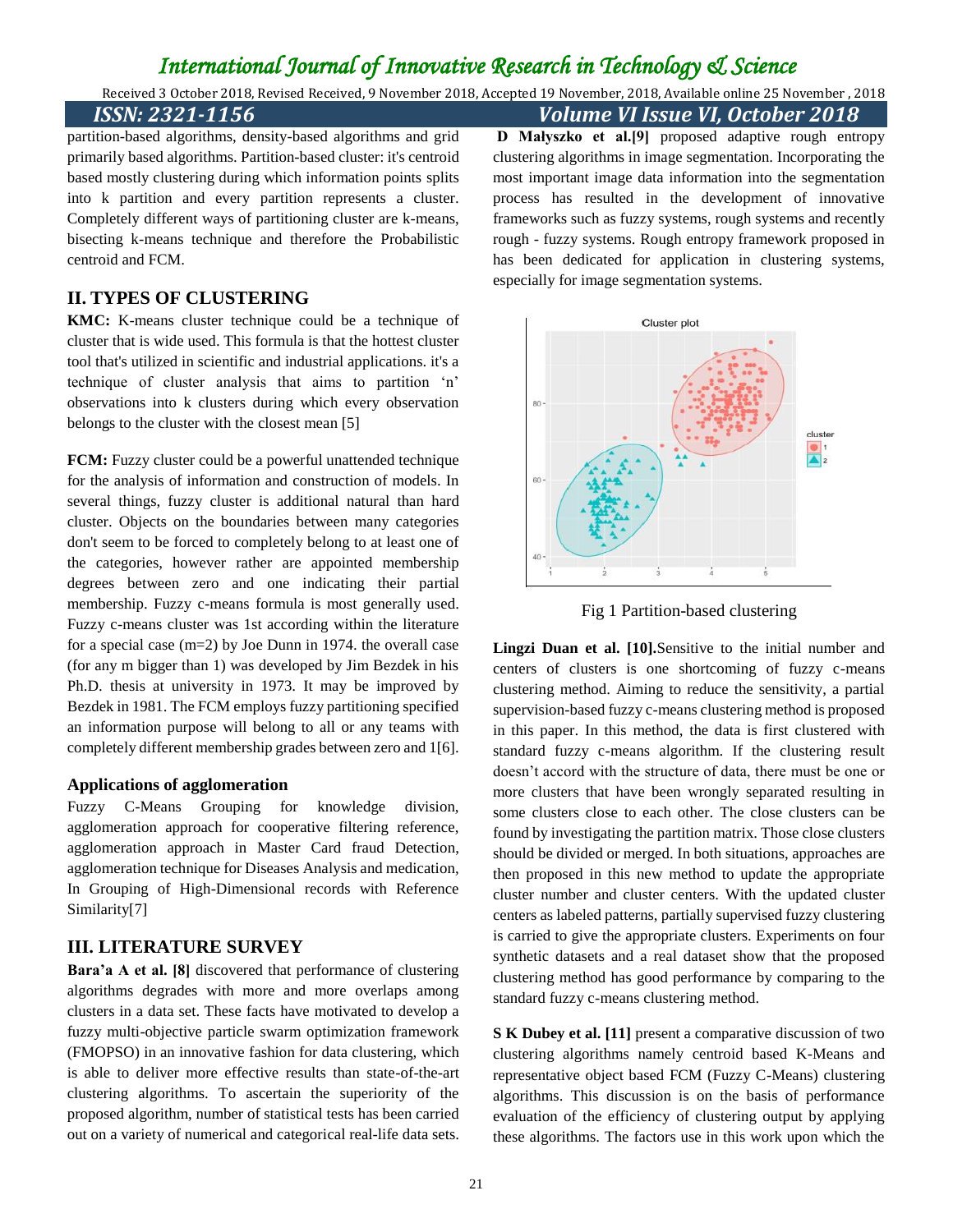Received 3 October 2018, Revised Received, 9 November 2018, Accepted 19 November, 2018, Available online 25 November , 2018 *ISSN: 2321-1156 Volume VI Issue VI, October 2018*

behavior patterns of both the algorithms analyze are the numbers of data points as well as the number of clusters. The result of this comparative study is that FCM produces closer result to the K-means but still computation time is more than kmeans due to involvement of the fuzzy measure calculations.

**W.H. Au et al. [12]** applied fuzzy linguistic terms to relational databases with numerical and categorical attributes. Later, they proposed the F-APACS method (1998) to discover fuzzy association rules. They utilized adjacent difference analysis and fuzziness in finding the minimum support and confidence values instead of having them supplied by a user. They determine both positive and negative associations.

**T.P. Hong et al. [13]** proposed an algorithm that integrates fuzzy set concepts and Apriori mining algorithm to find interesting fuzzy association rules from given transactional data. In another paper, proposed definitions for the support and confidence fuzzy membership grades and designed a data mining approach based on fuzzy sets to find association rules with linguistic terms of human knowledge.

**Shital Shah et al. [14].** Cancer leads to approximately 25% of all mortalities, making it the second leading cause of death in the United States. Early and accurate detection of cancer is critical to the well-being of patients. Analysis of gene expression data leads to cancer identification and classification, which will facilitate proper treatment selection and drug development. Gene expression data sets for ovarian, prostate, and lung cancer were analyzed in this research. An integrated gene-search algorithm for genetic expression data analysis was proposed. This integrated algorithm involves a genetic algorithm and correlation-based heuristics for data preprocessing (on partitioned data sets) and data mining (decision tree and support vector machines algorithms) for making predictions. Knowledge derived by the proposed algorithm has high classification accuracy with the ability to identify the most significant genes. Bagging and stacking algorithms were applied to further enhance the classification accuracy. The results were compared with that reported in the literature. Mapping of genotype information to the phenotype parameters will ultimately reduce the cost and complexity of cancer detection and classification.

**Kulkarni U. V. et al. [15]** unsupervised fuzzy min-max clustering neural network in which clusters are implemented as fuzzy set using membership function with a hyper box core that is constructed from a min point and a max point. In the sequel to Min-Max fuzzy neural network classifier, proposed fuzzy hyper line segment clustering neural network (FHLSCNN). The FHLSCNN first creates hyper line segments by connecting

adjacent patterns possibly falling in same cluster by using fuzzy membership criteria. Then clusters are formed by finding the centroids and bunching created HLSs that fall around the centroids.

### **IV SIMULATION ON MATLAB**

The Performance analysis of MATLAB version (R2013a) i.e. used for this thesis Implementation of information mining provides processor optimized libraries for quick execution and computation and performed on input cancer dataset . It uses its JIT (just in time) compilation technology to supply execution speeds that rival traditional programming languages. It may also additional advantage of multi core and digital computer computers, MATLAB give several multi-threaded algebra and numerical operate. These functions automatically execute on multiple process thread during a single MATLAB, to execute quicker on multicore computers. During this thesis, all increased efficient information retrieve results were performed in MATLAB (R2013a). MATLAB is that the high-level language and interactive environment utilized by a lot of engineers and scientists worldwide. It lets the explore and visualize concepts and collaborate across totally different disciplines with signal and image process, communication and computation of results. MATLAB provides tools to accumulate, analyze, and visualize information, modify you to induce insight into your information during a division of the time it'd take exploitation spreadsheets or traditional programming languages. It may also document and share the results through plots and reports or as printed MATLAB code. MATLAB (matrix laboratory) could be a multi paradigm numerical computing scenario and fourth generation programming language. It's developed by math work; MATLAB permits matrix strategy, plotting of operates and knowledge, implementation of rule, construction of user interfaces with programs. MATLAB is meant in the main for mathematical computing; an optional tool box uses the MuPAD symbolic engine, permitting access to symbolic computing capabilities. It's simulating on mat research lab (R2013a) for this work we use Intel 1.4 GHz Machine and OS window7, window-xp etc. MATLAB version (R2013a) could be a high-level technical calculate language and interactive environment for rule development, knowledge visual image, records analysis, and numeric computation Mat research lab could be a software system program that permits you to try to information manipulation and visual image, calculations, math's and programming. It may be accustomed do terribly easy still as very refined tasks. Database, analysis, visual image, and rule development. You'll perform efficient information retrieve improvement. Many functions within the toolbox are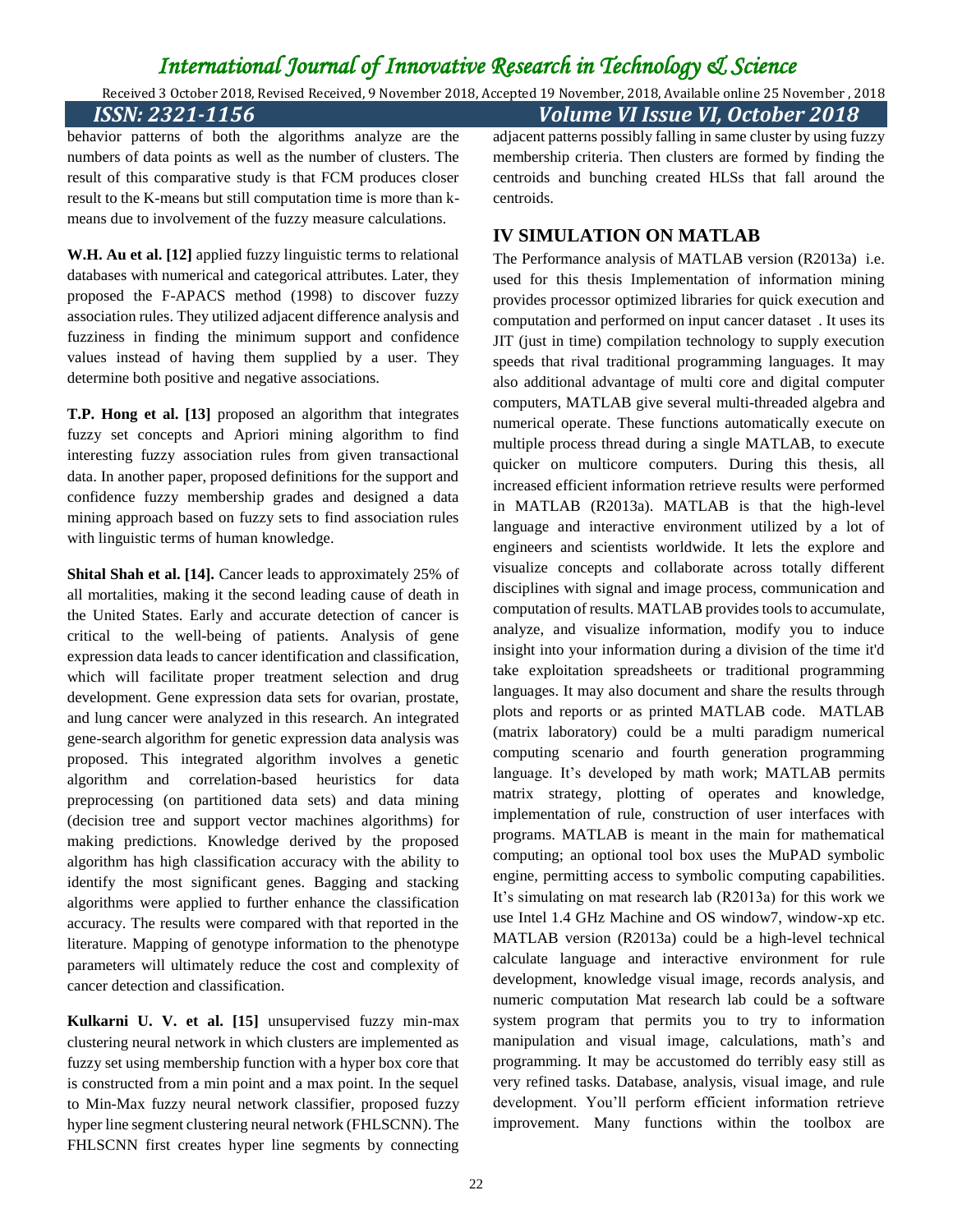Received 3 October 2018, Revised Received, 9 November 2018, Accepted 19 November, 2018, Available online 25 November , 2018

#### *ISSN: 2321-1156 Volume VI Issue VI, October 2018*

multithreaded to take benefit of multicore and multiprocessor computers.

#### **V. RESULT ANALYSIS**

(I). Performance comparison between FCMCA & PVCA using Breastcancer\_Dataset

| Table1 Performance comparison between FCMCA & PVCA |  |  |  |
|----------------------------------------------------|--|--|--|
|                                                    |  |  |  |

| <b>Breast Cancer Dataset</b>               |                  |                         |                                |  |  |  |  |
|--------------------------------------------|------------------|-------------------------|--------------------------------|--|--|--|--|
| <b>Initial Set</b><br><b>Random Values</b> | <b>Technique</b> | <b>Time</b><br>(in sec) | <b>Error Rate</b><br>$(in \%)$ |  |  |  |  |
| 0.68                                       | <b>FCMCA</b>     | 7.47245                 | 4.63243                        |  |  |  |  |
|                                            | <b>PVCA</b>      | 10.9357                 | 1.76781                        |  |  |  |  |
| 0.167                                      | <b>FCMCA</b>     | 8.65806                 | 4.32226                        |  |  |  |  |
|                                            | <b>PVCA</b>      | 6.56764                 | 1.17052                        |  |  |  |  |
| 0.1152                                     | <b>FCMCA</b>     | 6.53644                 | 3.81701                        |  |  |  |  |
|                                            | <b>PVCA</b>      | 5.00763                 | 1.04324                        |  |  |  |  |
| 0.9                                        | <b>FCMCA</b>     | .561604                 | 2.6552                         |  |  |  |  |
|                                            | <b>PVCA</b>      | 1.74721                 | .0087105                       |  |  |  |  |



Fig 2 Performance analysis between FCMCA & PVCA

They have study freshly analysis paper within the field of knowledge mining and determine numerous challenge and objective to figure within the field of an improved and minimize error victimization planned cluster rule and FCM .An increase accuracy of the operate cluster new technique. A requirement to use caution as increasing n ends up in smaller error-function values by definition.

#### (II). Results Graph based on Breastcancer\_Dataset

Result analysis based on breast cancer dataset used and initial set random values. FCMCA is more error rate as compare to PVCA .but FCMCA time take minim as compare to PVCA. PVCA is better as compare to FCMCA because data redundancy is more but PVCA is minim redundancy .it is show figure 2, below graph show time is more but error minimum. PVCA s gets fine data in breast cancer dataset.

(III) Performance comparison between FCMCA & PVCA using Hypothyroidism Dataset.

| <b>Hypothyroidism Dataset</b>                 |                  |                         |                             |  |  |  |  |
|-----------------------------------------------|------------------|-------------------------|-----------------------------|--|--|--|--|
| <b>Initial Set</b><br>Random<br><b>Values</b> | <b>Technique</b> | <b>Time</b><br>(in sec) | <b>Error Rate</b><br>(in %) |  |  |  |  |
|                                               | <b>FCMCA</b>     | 6.92644                 | 4.2227                      |  |  |  |  |
| 0.86                                          | <b>PVCA</b>      | 11.2009                 | 1.37214                     |  |  |  |  |
| 0.18                                          | <b>FCMCA</b>     | 5.55364                 | 3.83872                     |  |  |  |  |
|                                               | <b>PVCA</b>      | 2.87042                 | 1.12319                     |  |  |  |  |
| 0.52                                          | <b>FCMCA</b>     | 5.46004                 | 4.00499                     |  |  |  |  |
|                                               | <b>PVCA</b>      | 4.75803                 | 1.21675                     |  |  |  |  |
| 0.07                                          | <b>FCMCA</b>     | 8.12765                 | 3.76968                     |  |  |  |  |
|                                               | <b>PVCA</b>      | 7.59725                 | 1.12319                     |  |  |  |  |

Table 2 Performance comparison between FCMCA & PVCA

(iv) Results Graph based on Hypothyroidism Dataset

Result analysis based on hypothyroidism dataset used and initial set random values. FCMCA is more error rate as compare to PVCA .but FCMCA time take minim as compare to PVCA. PVCA is better as compare to FCMCA because data redundancy is more but PVCA is minim redundancy .it is show figure 3, below graph show but error minimum. PVCA gets fine data in hypothyroidism dataset.



Fig3 Performance analysis between FCMCA & PVCA

#### **VI. Conclusion**

Our analysis work needs find in result optimum answer and given fully totally different cluster .In medical data analysis supported our fuzzy clustering formula is additional average error rate as compare to proposed vector space model clustering formula (PVCA) in given completely different grouping methodology is applied on dataset record. FCM rule can be a particular cluster rule, has been exploited in intensive vary of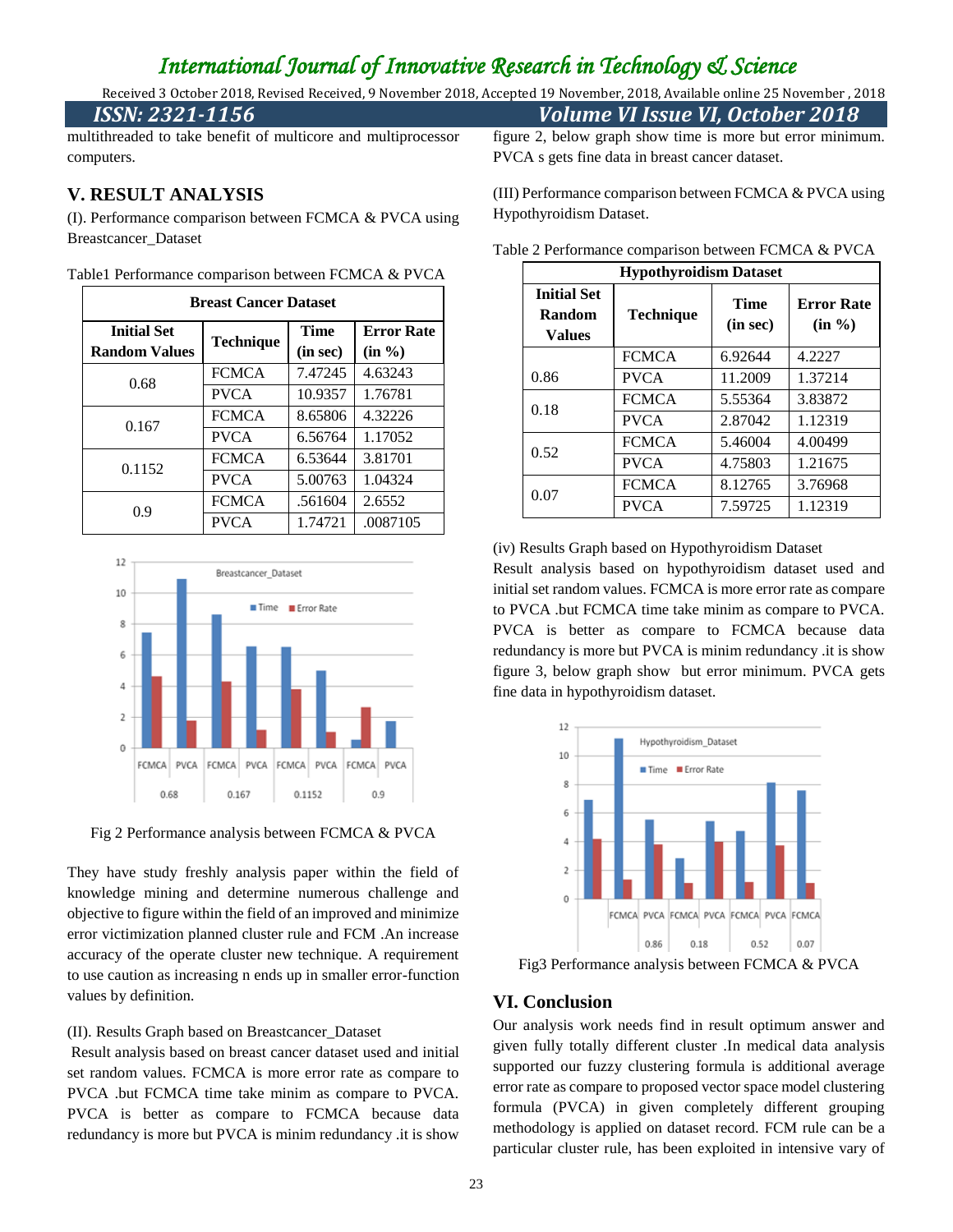Received 3 October 2018, Revised Received, 9 November 2018, Accepted 19 November, 2018, Available online 25 November , 2018

*ISSN: 2321-1156 Volume VI Issue VI, October 2018* [9]. Dariusz Małyszko, Jarosław Stepaniuk "Adaptive Rough Entropy Clustering Algorithms in Image Segmentation", pp. 199-231,2010.

- [10].Lingzi Duan, Fusheng Yu, Li Zhan, "An Improved Fuzzy C-means Clustering Algorithm", 2016 12th International Conference on Natural Computation, Fuzzy Systems and Knowledge Discovery (ICNC-FSKD.
- [11].Sanjay Kumar Dubey Soumi Ghosh, ì Comparative Analysis of K-Means and Fuzzy C-Means Algorithmsî, International Journal of Advanced Computer Science and Applications, Vol. 4, No.4, 2013.
- [12].W.H. Au, K.C.C. Chan, An effective algorithm for discovering fuzzy rules in relational databases, in: Proc. IEEE Internat. Conf. Fuzzy Systems, 1998, pp. 1314–1319.
- [13].T.P. Hong, C.S. Kuo, S.C. Chi, A fuzzy data mining algorithm for quantitative values, in: Proc. Internat. Conf. Knowledge-Based Intelligent Information Engineering Systems, 1999, pp. 480–483.
- [14].Shital Shah, Andrew Kusiak, "Cancer gene search with data-mining and genetic algorithms", Computers in Biology and Medicine 37 , 251 – 261,2007.
- [15].U. V. Kulkarni, T. R. Sontakke, and A. B. Kulkarni, "Fuzzy hyperline segment clustering neural network", Electronics Letters, IEEE, vol. 37, no. 5, pp. 301–303, March. 2001.
- [16].Lior Rokach and Oded Maimon, "Data Mining with Decision Trees: Theory and Applications(Series in Machine Perception and Artificial Intelligence)", ISBN: 981-2771- 719, World Scientific Publishing Company, , 2008.
- [17].Li Lin, Longbing Cao, Jiaqi Wang, Chengqi Zhang, "The Applications of Genetic Algorithms in Stock Market Data Mining Optimization", Proceedings of Fifth International Conference on Data Mining, Text Mining and their Business Applications, pp- 593-604,sept 2005
- [18].M. Craven and J. Shavlik, "Learning rules using ANN ", Proceeding of 10th International Conference on Machine Learning, pp.-73-80, July 1993.
- [19].S. Nithya, G. Shine Let, " Bio-Medical Image Retrieval Using SVM," International Journal of Advanced Research in Computer Engineering & Technology (IJARCET) Volume 1, Issue 10, December 2012.
- [20].Khaled Hammouda. A Comparative Study of Data Clustering Techniques. www.pami.uwaterloo.ca /pub/ hammouda/sde625-paper.pdf , 1-21.
- [21].Kamran Shaukat Dar, Imran Javed, Warda Amjad, Aroosa Shamim, "Survey of Clustering Applications", Journal of Network Communications and Emerging Technologies (JNCET), Volume 4, Issue 3, October ,2015
- [22].Bara'a Ali Attea, "A fuzzy multi-objective particle swarm optimization for effective data clustering," Springer-July 2010, pp. 305-312.

imaging, pattern detection, processing and bioinformatics. Visible of the particular truth, the initially developed FCM makes use of the squared-norm to figure out the similarity between prototypes and data points, and it performs well only at intervals the case of cluster spherical clusters. Several algorithms are developed by numerous authors supported the FCM however error additional with the aim of cluster minimize general dataset. Proposed technique recognizes some vital data points discover in dataset and improvement. Cluster technique to achieve a great deal of accuracy at intervals the result and reduce the time taken for data or data retrieval from large dataset. Proposed formula is improved clustering as compare to fuzzy c-mean formula as a result of additional accuracy supported minim error rate show in result. it's known as higher original centroid using PVCA. The performance analysis best technique additionally a proposed vector space model clustering formula (PVCA) has been compared and analysis with existing algorithms but this has well-tried to be additional efficient in terms of quality. The results made were satisfactory in terms of very well accuracy.

engineering and scientific disciplines, as an example, medicine

### **REFERENCES**

- [1]. M. Yuwono, S. W. Su, B. D. Moulton, and H. T. Nguyen, "Data clustering using variants of rapid centroid estimation," IEEE Transactions on Evolutionary Computation, vol. 18, no. 3, pp. 366–377, 2014.
- [2]. S. C. Satapathy, G. Pradhan, S. Pattnaik, J. V. R. Murthy, and P. V. G. D. P. Reddy, "Performance comparisons of PSO based clustering," Inter JRI Computer Science and Networking, vol. 1, no. 1, pp. 18–23, 2009.
- [3]. M. S. Yang," A Survey of fuzzy clustering" Mathl. Comput. Modelling Vol. 18, No. 11, pp. 1-16, 1993.
- [4]. A. vathy-Fogarassy, B. Feil, J. Abonyi "Minimal Spanning Tree based Fuzzy clustering" Proceedings of World academy of Sc., Eng & Technology, vol8, Oct-2005, 7-12.
- [5]. Amandeep Kaur Mann, Navneet Kaur Mann, ìReview Paper On Clustering Techniquesî ,Global Journal Of Computer Science And Technology Software & Data Engineering, VOL. 13 ,2013
- [6]. Pal N.R, Pal K, Keller J.M. and Bezdek J.C, "A Possibilistic Fuzzy c-Means Clustering Algorithm", IEEE Transactions on Fuzzy Systems, Vol. 13, No. 4, Pp. 517–530, 2005.
- [7]. Kamran Shaukat Dar, Imran Javed, Warda Amjad, Aroosa Shamim, "Survey of Clustering Applications", Journal of Network Communications and Emerging Technologies (JNCET), Volume 4, Issue 3, October ,2015.
- [8]. Bara'a Ali Attea, "A fuzzy multi-objective particle swarm optimization for effective data clustering," Springer-July 2010, pp. 305-312.